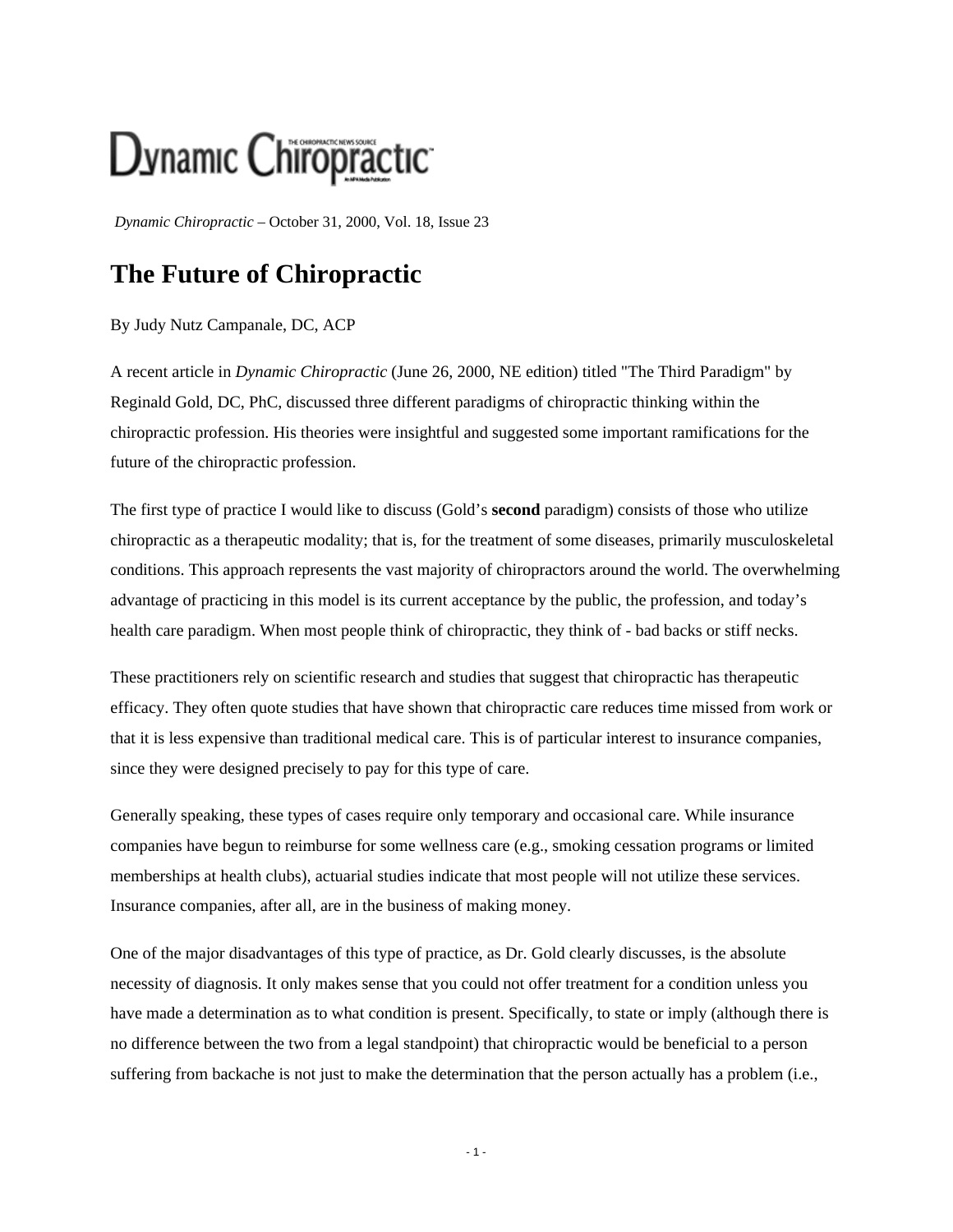diagnosis), but that it is caused by subluxation (i.e., differential diagnosis, ruling out the possibility that it is caused by anything else).

Another important disadvantage to practicing in this paradigm is that inevitably, we will have too many chiropractors for the number of people needing care. While it may be true that some 80 percent of the American public suffer from back pain at some point in their lives, it is also true that most of those cases are temporary inconveniences that resolve themselves with or without chiropractic care. This has manifested itself in the actions of some of our chiropractic leaders and decisionmakers as they try to limit the number of people who may enter chiropractic schools or pass boards, present ever-increasing obstacles to licensure in certain states, and oppose the opening of new schools.

These disadvantages, coupled with the fact that this type of care-therapeutic manipulation-is a duplication of services, have resulted in unfortunate ramifications for the future of the profession. It is becoming increasingly common to have other health-care practitioners, including medical doctors and physical therapists, perform manipulation. The development of "integrative medicine" (a term coined to describe the MD who uses alternative approaches) shows the medical profession's increasing acceptance of alternative therapeutic approaches. With the increasing number of people utilizing alternative health care, the medical world would be remiss to not begin to seriously consider and incorporate, whenever possible, these approaches in their repertoire (if only from a financial standpoint).

Realistically, if the objective of medicine is to treat or prevent disease, it would make sense that they would utilize whatever techniques might best fulfill that objective and hence support "integrative medical practitioners." Ironically, if research does prove chiropractic to be therapeutically efficacious, health care practitioners would be negligent to not adopt this approach (and many to date have, albeit it is often times a crude impersonation of a gentle, specific adjustment). The obvious and natural outcome then for this type of practice is absorption.

The second type (Dr. Gold's **first** paradigm) consists of those who hold to the traditional Palmer view (as in D.D. and B.J.) that chiropractic cures all disease. While many would suggest that the number of people who practice in this manner are rare, including Dr. Gold, they are greater in number than even those who would admit to practicing this way would suggest. While most chiropractors would not purport that their objective is to cure all disease, what they say and do clearly indicates that this is in fact how they are practicing. When chiropractors use phrases like "Chiropractic gets sick people well" or "You are a chiropractic case," they are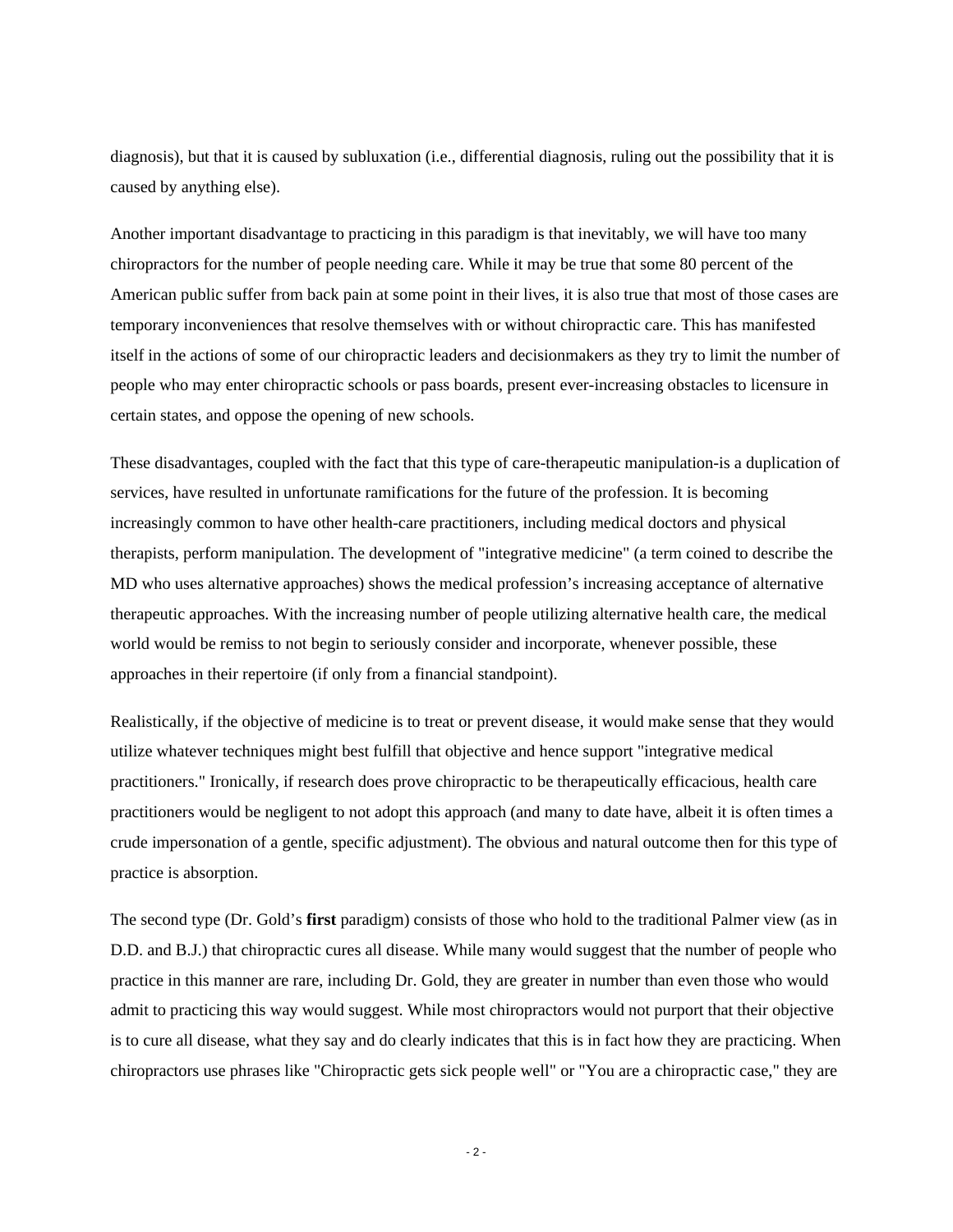necessarily implying that chiropractic can help the condition for which patients present.

Admittedly, chiropractic can help everyone; that is, people are better off without interference to the nervous system. However, when a mother takes her child with a fever or an ear infection to a chiropractor and hears "Chiropractic can help," she thinks chiropractic is a treatment for her child's condition, not that it is beneficial for every individual.

There are great advantages to this type of practice, not the least of which is that it can be financially rewarding, since this marketing includes a wide variety of conditions in a broad cross-section of the public. Some of the largest and most successful chiropractic practices in the world today practice this approach. It can also be very gratifying to assist in healing the suffering of mankind, possibly saving some people from unnecessary drugs and surgery. Unfortunately it is not completely honest. Chiropractic does not always "work" in this manner.

Unfortunately, everyone under chiropractic care does not get well from his or her symptoms. This can result in serious legal and public relations complications. If you have led patients to believe (by word or implication) that your care will effectively treat their conditions, you can be held liable for delaying "proper medical care" in the event that the condition does not improve or worsens, or if there is another condition you have not identified.

The unfortunate ramification for the profession utilizing this type of thinking is eventual oblivion. Because it is neither therapeutic (by admission) nor nontherapeutic (by practice), it will result inevitably in confusion. If it is therapeutic in nature, why would someone continue under care after they got well? If it is not therapeutic in nature why would insurance bother to pay for it? If it is sometimes one and sometimes the other, how is a person seeking care to know which is which? And if they can't know, why would they go?

Many chiropractors have stretched the truth as to what we know chiropractic can do for any individual. Yes, everyone is better off without interference in his or her nerve system, but we can no more say that chiropractic cures asthma because some asthmatics have noted improvements in their condition while under chiropractic care than we can say that chiropractic cures deafness because of the Harvey Lillard case. It simply is not true.

Some people with asthma will not improve with chiropractic, and to suggest that they will when they will not is quackery. In the realm of therapeutics, we must play by the medical profession's rules. One needs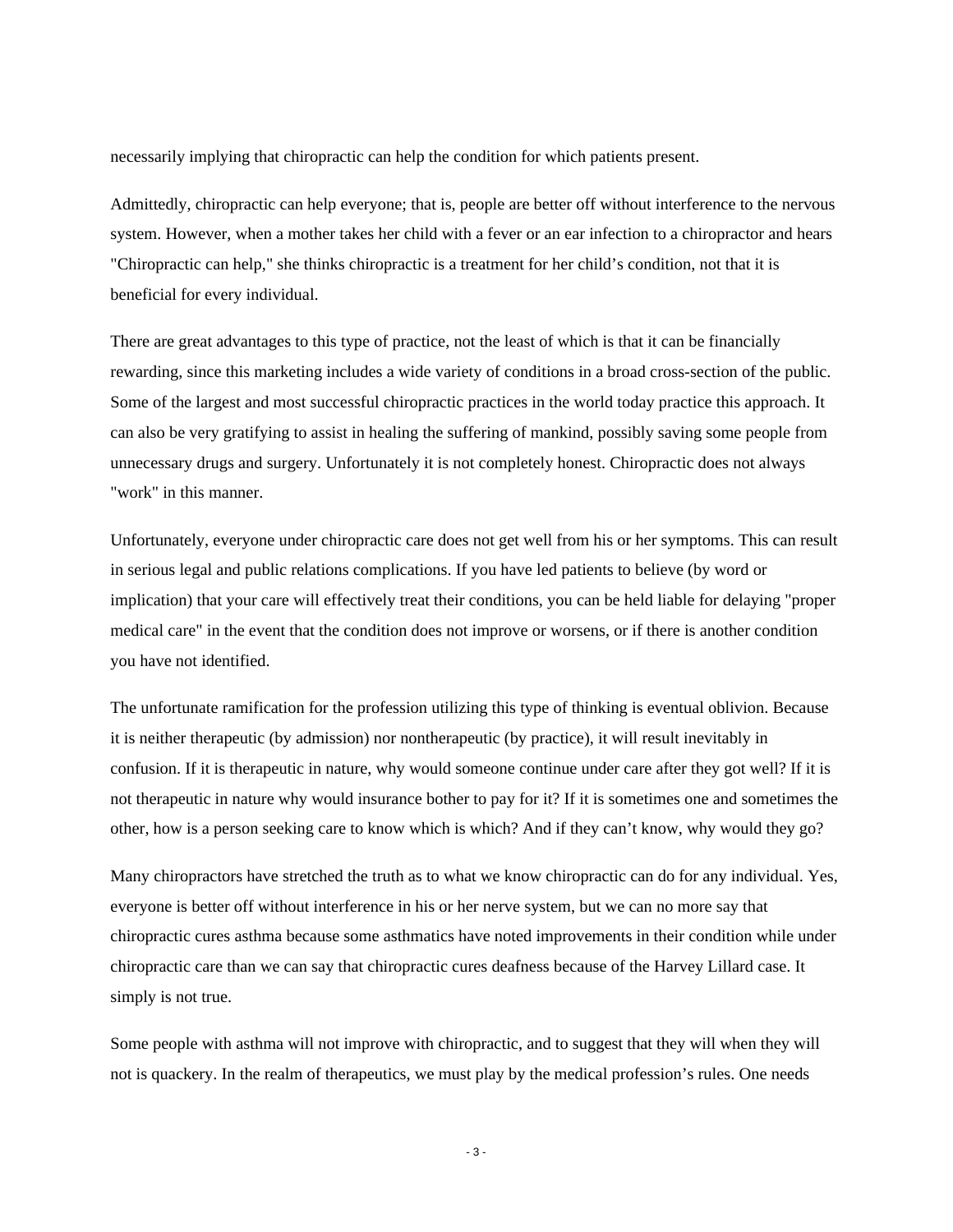look no further than the FTC's recent allegations against the educational materials distributed by Koren Publications to see the result of this type of chiropractic thinking. You cannot be all things to all people.

The third type (Dr. Gold's **third** paradigm) consists of those who locate, analyze and correct vertebral subluxations, because they are a detriment to the fullest expression of life in every man, woman, and child. The objective for this type of practitioner is nontherapeutic in all cases. The overwhelming disadvantage of this type of practice is that, being a small percentage of the chiropractic profession, it is often misunderstood, under-represented and often wrongly presented. Still, the advantages far outweigh the disadvantages.

Missed diagnosis or incorrect diagnosis is never a concern, since it is always made clear to the person seeking care that it is not the objective of the chiropractor to diagnose or to treat any condition. This makes this type of practice the safest. The need for everyone to have their spines checked on an ongoing basis from the time they are born until the time they die suggests that we do not have nearly enough chiropractors.

In fact, this type of practice, which is separate and distinct from any other health care profession, is the only one which guarantees not only a future for the chiropractic profession, but ensures a brighter future for all mankind. It alone cares for all people, whether they have a condition or not, and whether they are aware of it or not.

All people are better off without interference to the nerve system. It just makes sense. It allows for the fullest expression of life in all people, and is not dependent on dwindling third-party pay. It's just that simple.

## *Judy Nutz Campanale,DC Levittown, Pennsylvania*

*Editor's Note: Dr. Campanale is president of the Federation of Straight Chiropractors and Organizations. She is a graduate of Carnegie-Mellon University and the Pennsylvania College of Straight Chiropractic.*

**Dr. Judy Campanale** currently serves on the Board of Directors for the Federation of Straight Chiropractors and Organizations (FSCO) and is the federation's immediate past president, the first woman ever to serve as president of any national chiropractic association.